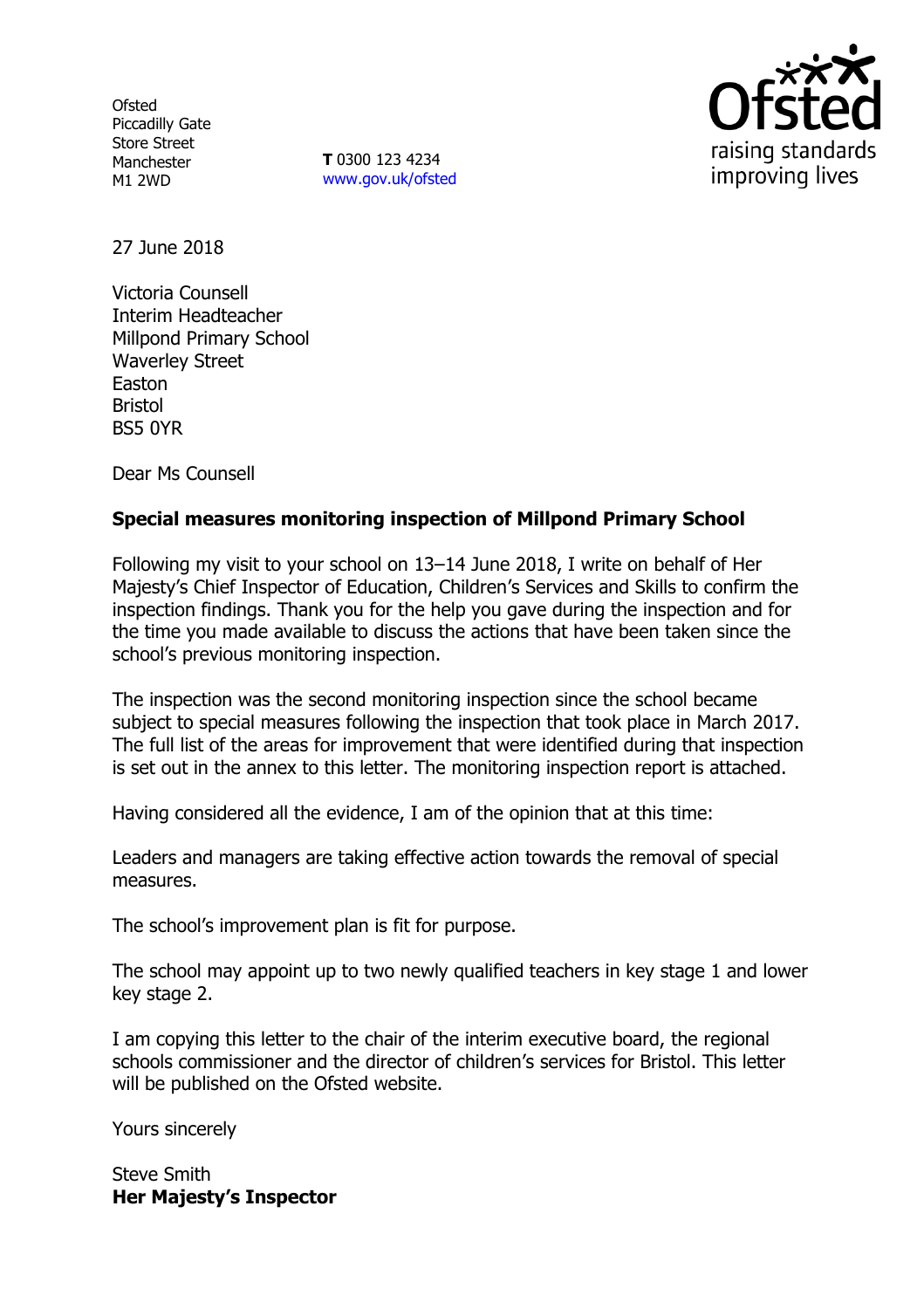

### **Annex**

## **The areas for improvement identified during the inspection that took place in March 2017.**

- **IMPROVE THE EFFECT IVE ASSET SET ASSET IN THE EFFECT** Integration and management by:
	- securing leadership capacity in the school so that leadership is not reliant on external support
	- equipping leaders to take effective action to eliminate inadequate teaching
	- establishing clear systems to check on the progress of groups of pupils so that whole-school effectiveness can be measured accurately
	- ensuring that governors receive accurate and detailed information that enables them to hold the school to account
	- ensuring that governors know the impact teaching has on pupils' progress, and check more rigorously on the performance of specific groups of pupils, including those who are disadvantaged, the most able and those who have special educational needs (SEN) and/or disabilities
	- insisting that teachers' assessment is accurate and that they use it to plan work to meet the needs of pupils
	- insisting that expectations of teaching staff are consistently high and the requirements of the national curriculum are fully met.
- **IMPROVE THE QUALITY OF TEACHTIGE, LEARNING AND ASSESSMENT URGENTY BY ENSURIES** that teachers:
	- take sufficient responsibility for the learning and progress of groups of pupils, including disadvantaged pupils, the most able and those who have SEN and/or disabilities, so that their progress is consistently good
	- have consistently high expectations of what all groups of pupils can achieve
	- set work that challenges pupils and deepens their understanding so that middle-attaining pupils and the most able make good progress.
- Improve the personal development, behaviour and welfare of pupils by:
	- ensuring that rates of attendance improve for all groups of pupils
	- rapidly improving the attendance of pupils who are persistently absent
	- teaching pupils to take responsibility for their learning and how they behave, so that persistent low-level disruption in lessons is eradicated and exclusion rates fall.

An external review of governance should be undertaken in order to assess how this aspect of leadership and management may be improved.

An external review of the school's use of pupil premium should be undertaken in order to assess how this aspect of leadership and managment may be improved.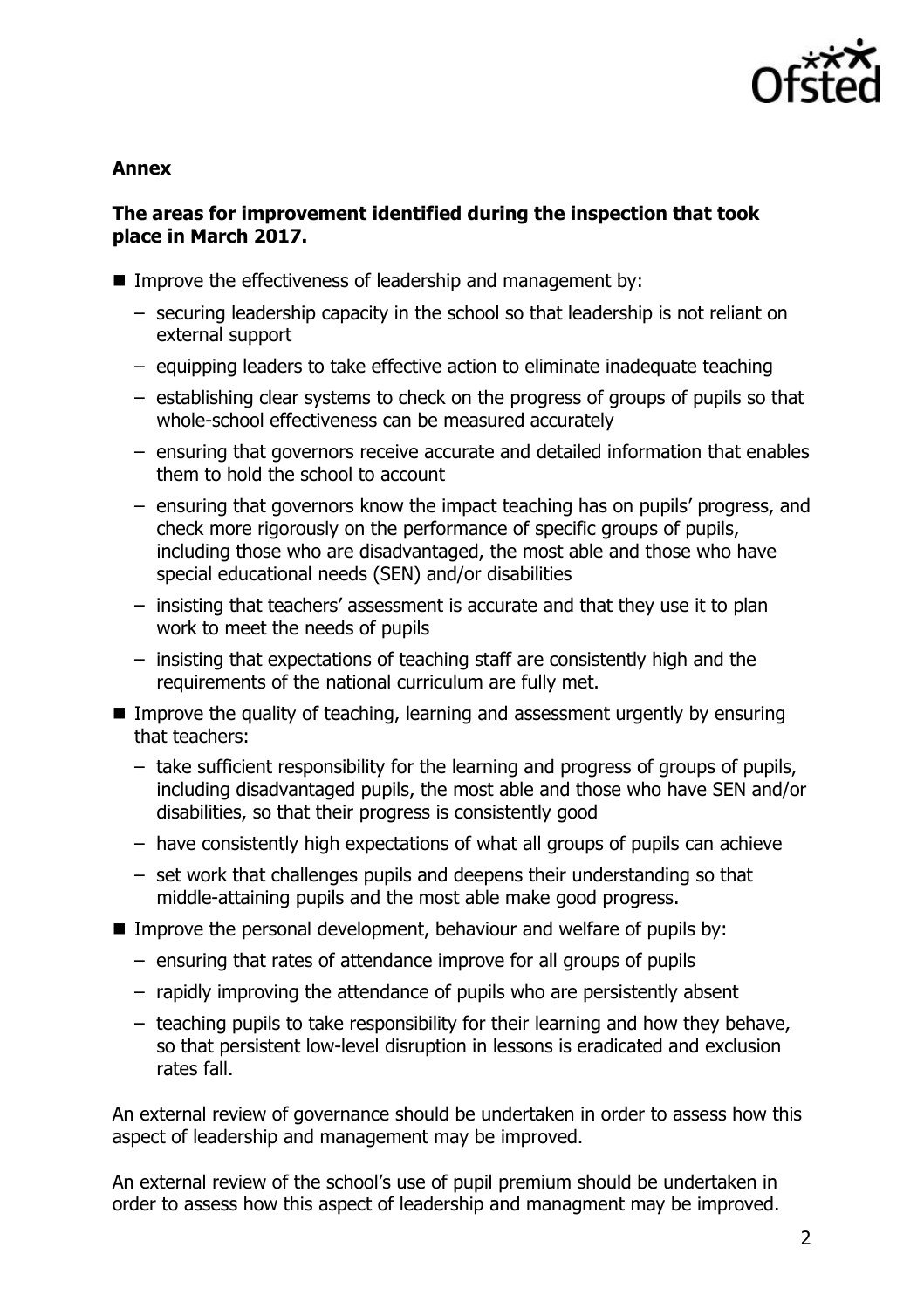

## **Report on the second monitoring inspection on 13 June 2018 to 14 June 2018**

# **Evidence**

I observed pupils' learning and behaviour jointly with senior leaders. I met with senior leaders, the special educational needs coordinator (SENCo), the parent and family support worker and a group of pupils. I also met with the school improvement officer for the local authority and spoke to the chair of the interim executive board by telephone. I scrutinised pupils' work jointly with senior leaders and considered a range of documents, including those relating to safeguarding.

## **Context**

It has now been confirmed that the school will join the Cabot Learning Federation (CLF) multi-academy trust by September 2018. You have been appointed to the substantive headship and will become school principal from September 2018. A vice-principal has been appointed for September 2018. The associate headteacher currently assisting you will step down at the end of this academic year. Several staff continue to be absent because of sickness or maternity leave.

## **The effectiveness of leadership and management**

The school is now more secure than at the time of the previous monitoring visit. When I last visited, it was not certain that the school would be sponsored by CLF. Consequently, governors, the local authority and the multi-academy trust, despite having pupils' best interests at heart, were not 'pulling in the same direction'. This is no longer the case. CLF has been approved as sponsor for the school and the transition process to convert the school to an academy is now at an advanced stage. Consequently, partners with strategic responsibilities are acting with common purpose and better supporting school leaders.

The interim executive board (IEB) had only just been formed at the time of my previous visit. Since this time, it has proven to be an effective body, which has helped to steer the school in the right direction. Members of the IEB have relevant expertise and experience, in areas such as teaching, finance and holding organisations to account. Helpfully, the IEB includes representatives of CLF and the local authority. This ensures that there is strategic consistency and a united focus on key issues, such as teaching quality and outcomes, in the lead-up to academy conversion.

You have grown and developed in the role of headteacher since my previous visit. Your preparedness, knowledge of the school and understanding of strategic matters have increased in the intervening months. This has strengthened your resolve and increased your confidence. You continue to work constructively with the associate headteacher, supported by local authority and CLF partners. Consequently, leaders feel positive and confident about the school's progress and future direction. There is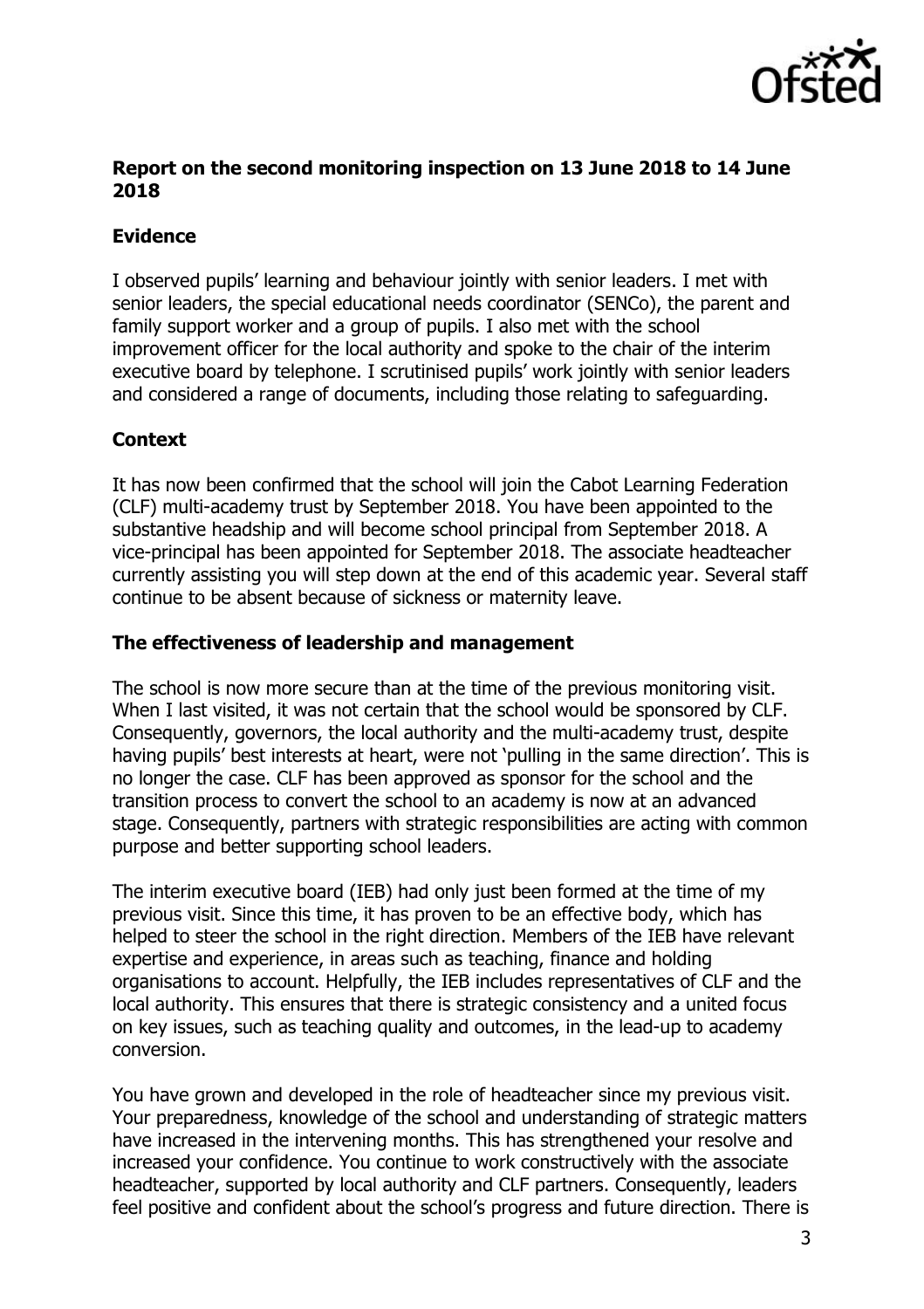

no complacency among leaders; self-evaluation is honest and objective. You recognise that there is further work to do to get the school to where it needs to be. Despite continuing challenges facing the school, your increasing resilience and determination are helping you to confront them.

One such challenge is continuing staffing instability. At the time of the previous visit, you believed that staffing was set to become more settled. However, this has proven not to be the case. In large part, staff absences are for reasons beyond your control. In response to circumstances, leaders have redeployed staff and made changes to the timetable to best meet pupils' needs. Although the school continues to improve, the pace of improvement is slower than desired because of the unsettled nature of staffing.

Because of the staffing situation, there has been no development of middle leadership since my previous visit. Those most suited to leadership development have simply not been in school. Fortunately, the greater stability resulting from the sponsorship arrangements has cushioned the impact of staffing turbulence. The local authority and CLF have provided expertise and staffing to cover shortfalls in leadership, teaching, finance and human resources. You anticipate, with the appointment of the new vice-principal, that you will be in a stronger position to develop middle leadership next academic year.

Curriculum development has not been rapid since my previous visit. This is for two reasons. Firstly, leaders responsible for leading this work have had to postpone plans because they have been required to teach more to cover absent colleagues. Furthermore, the priority has been to ensure that basic aspects of teaching practice are strengthened before considering curriculum matters. Nevertheless, tentative steps have been taken, so that staff are beginning to plan with greater depth and breadth in mind. They are now considering how best to interlink different bodies of knowledge within topics that interest and excite pupils.

Engagement with parents and carers and the local community is a strength of the school. You understand that effective communication is vital, given the school's context. Much of your work since the previous visit has been focused on developing meaningful relationships with parents. You recognise that pupils' readiness for learning and experience of school can be improved through productive partnership with parents.

Safeguarding continues to be effective. This is because designated staff have a detailed understanding of the most vulnerable pupils. They are proactive and persistent in their efforts to secure the support that pupils require. Where this is not easily available, staff are creative in their efforts to meet pupils' needs within school. The designated safeguarding team has further refined the online recording and tracking of pupil referrals, which has led to more effective resolution of cases.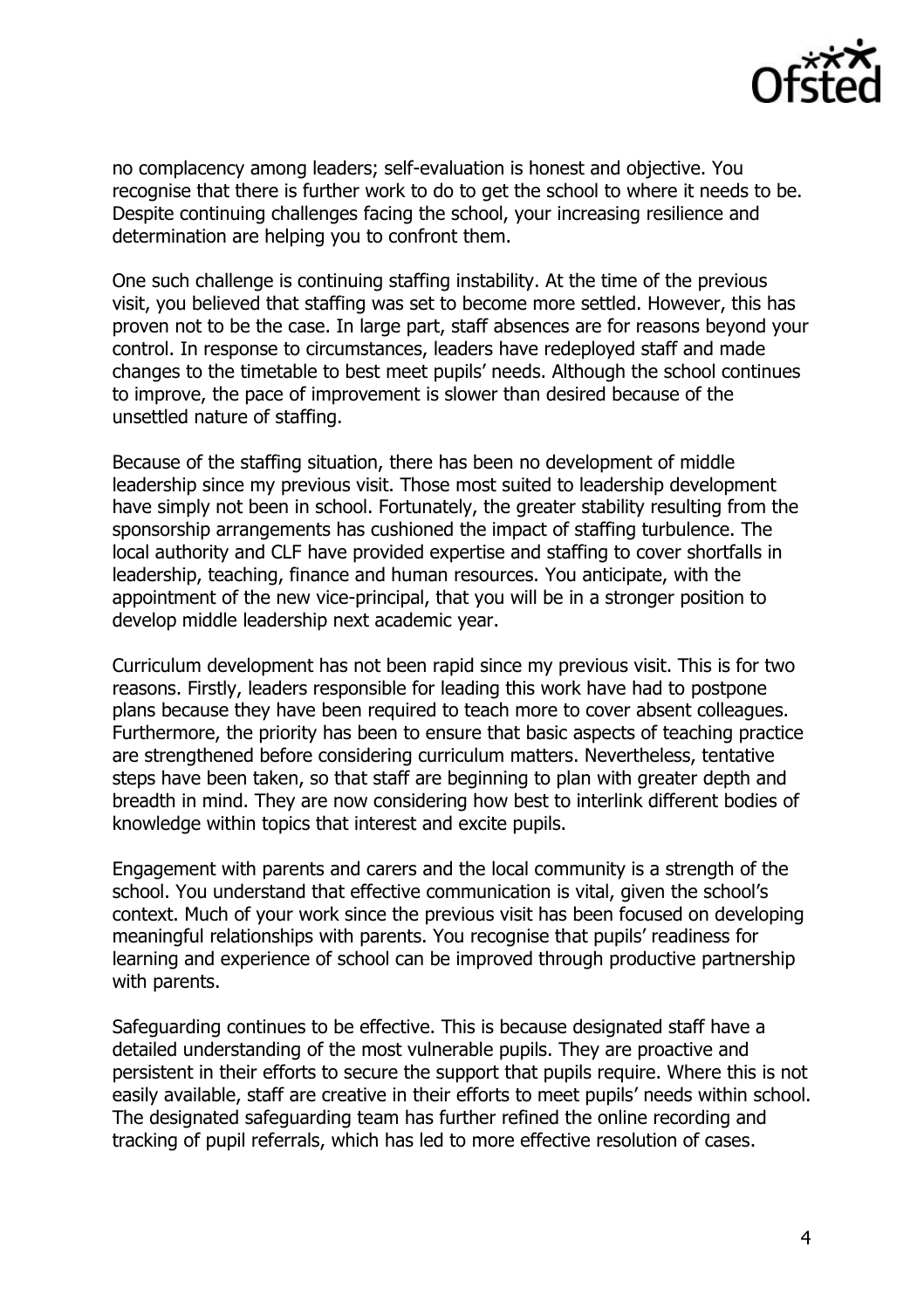

### **Quality of teaching, learning and assessment**

Leaders' focus on improving aspects of teaching practice has led to greater consistency across the school. Staff now have higher expectations of what pupils can achieve. They are setting more demanding work in an effort to meet the requirements of the new national curriculum. Across the school, teachers are planning work and activities that more consistently meet the needs of different pupils. For example, in mathematics, the most able pupils are set more challenging word problems that encourage them to develop and explain their reasoning. Lowerability pupils are provided with additional resources that help them to consolidate learning.

Learning support assistants are more effective in their roles as a result of training they have received. They work in partnership with teachers, who deploy them with careful consideration of pupils' needs, particularly of those who have SEN and/or disabilities. I observed learning support assistants ask considered, open questions, which helped pupils search for answers. In one case, when a pupil provided a correct answer, the learning support assistant asked him, 'How did you work that out?' This question prompted the pupil to consider the steps that led to the correct answer.

Staff have worked successfully to produce high-quality learning environments across the school. These environments are stimulating and colourful, acting as an additional learning resource for pupils. They also model pupils' best work to inspire and motivate others. Classrooms encourage pupils to become more independent learners and to enjoy and celebrate their learning.

Teachers are more consistently providing feedback, in line with the school's policy, which highlights how pupils can improve their work. Advice is clear and 'pupil friendly'. However, some pupils do not act on the guidance they receive as well as they might, which hampers their learning.

The presentation of pupils' work has improved in some areas, although is variable across the school. The quality of presentation tends to reflect the quality of teaching. For example, the high-quality presentation observed in Year 6 English books mirrors strong teaching and high expectations.

Pupils' behaviour for learning is not consistently strong across the school, although steadily improving. Teachers are ensuring that classrooms are orderly environments. Consequently, most pupils follow instructions, listen attentively and cooperate with each other. However, not all pupils are keen to participate in wholeclass activities, such as discussions, or enjoy their learning sufficiently.

#### **Personal development, behaviour and welfare**

Leaders set high expectations for pupils' behaviour and staff consistently apply the behaviour policy. Consequently, there have been fewer exclusions from school.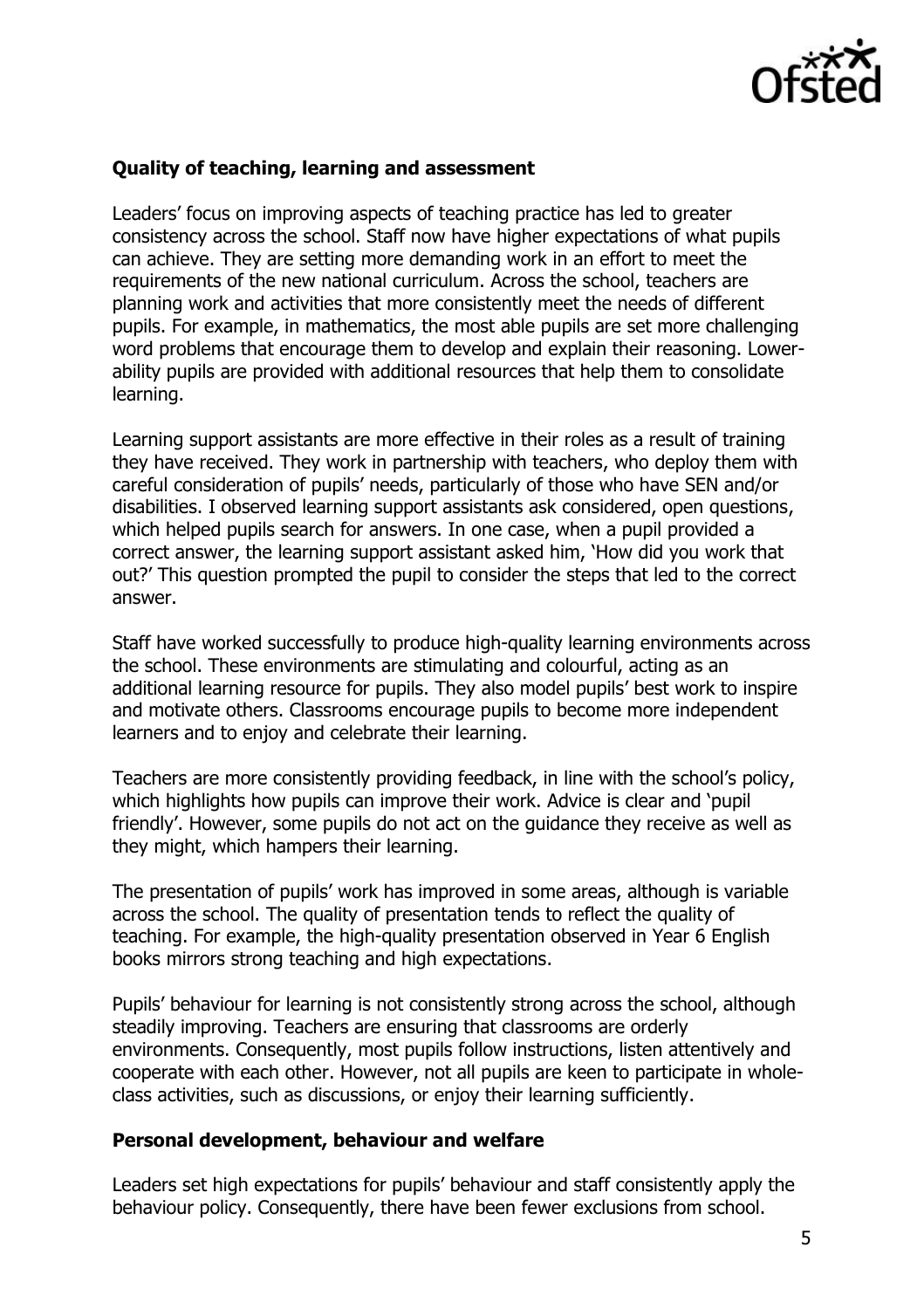

Pupils reported that, in the main, behaviour has improved and that there is less bullying. They feel that the school is a safer environment for these reasons. During breaktimes, I observed pupils playing harmoniously and safely. They are accepting of each other's differences and value the multi-cultural nature of their school. The school feels like a happy place.

Pupils, particularly those who are disadvantaged or have SEN and/or disabilities, continue to receive a high level of pastoral support. The SENCo and the parent family support worker work closely together to anticipate and meet the needs of the most vulnerable pupils. Many pupils face difficulties including poverty, unsuitable housing, poor grasp of English and problems presented by cultural barriers. Staff tackle these issues head-on because they understand the negative impact they can have on pupils' readiness for learning. Consequently, staff work not only with pupils directly but also with family members through various initiatives. For example, staff run bespoke parent groups to develop a better understanding of local issues affecting pupils. These initiatives help to strengthen links with the community and build parental trust.

Attendance has improved significantly during the course of the year. Overall attendance is now in line with the national average. The attendance of disadvantaged pupils is higher than their non-disadvantaged peers and the national average. The persistent absence of a minority of pupils has also fallen, so that this too is in line with the national average. Attendance has improved because of the determined, relentless efforts of staff to engage with parents and impress on them its importance. This work has been complemented by a system of rewards for good attendance.

## **Outcomes for pupils**

The school's own information shows that the attainment of pupils at the end of Year 2 and Year 6 in reading, writing and mathematics is set to rise in 2018. Leaders acknowledge, however, that achievement will not be in line with national averages. Nevertheless, progress information indicates a marked improvement on 2017 outcomes for these year groups.

Other information suggests that attainment and progress are improving in other year groups also, with the exception of Year 4 and Reception. Leaders have noted underperformance in reading, writing and mathematics in Year 4, and are taking action to remedy this. You have been able to take prompt action because assessment information is now being used more effectively than at the time of my previous visit. The CLF 'black box' approach to data analysis is enabling you to follow more closely the progress of different groups of pupils. However, this system had only been introduced recently at the time of the previous inspection, which limits the amount of information available to draw on.

Improvements described by the school's assessment information are evident in pupils' books. These show that pupils across the ability range in most year groups